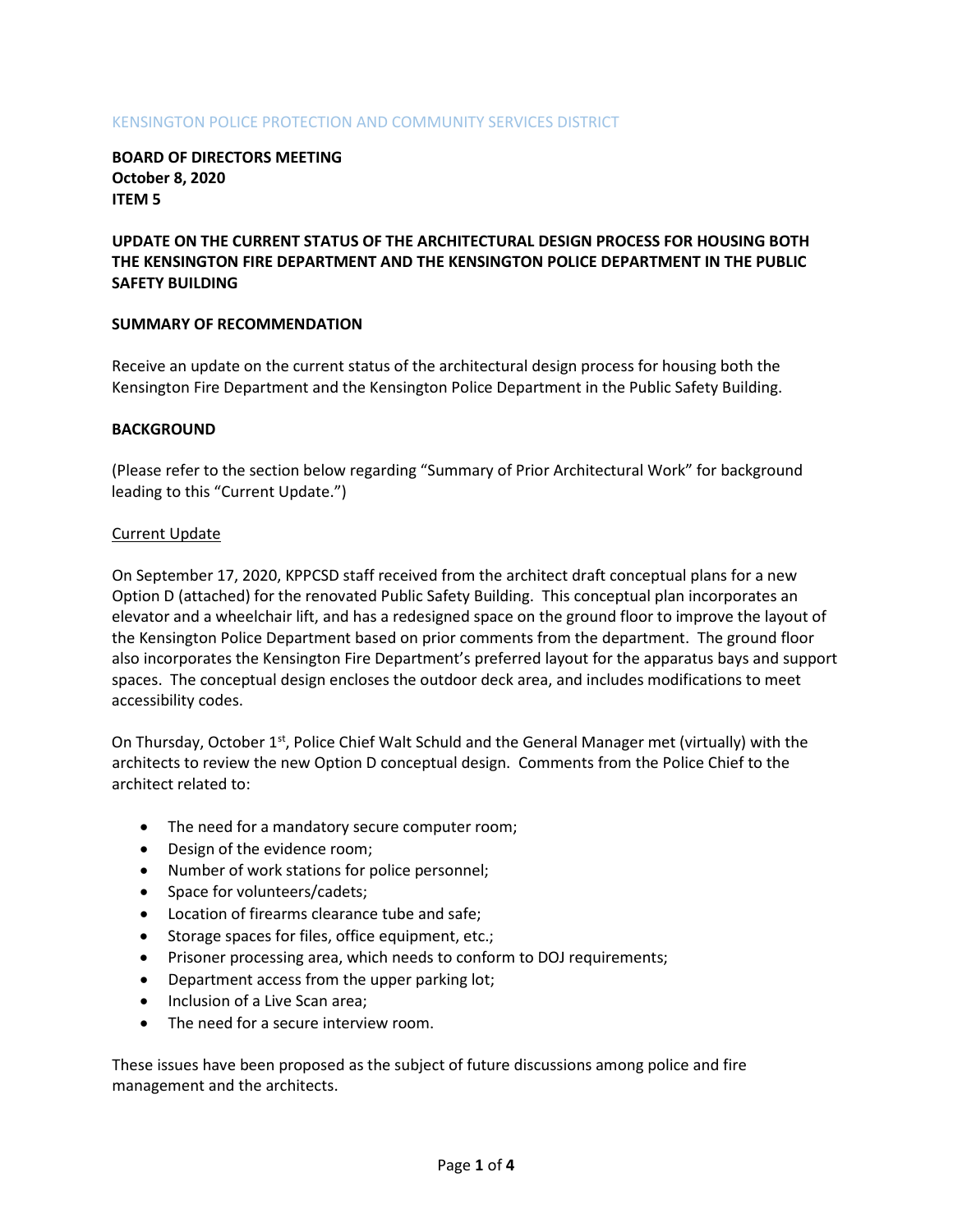Of note, the Kensington Fire Protection District Board of Directors met last Wednesday, September 30<sup>th</sup>, to discuss the Public Safety Building project, and "payment options," including a cost allocation to KPPCSD for a renovation of the Public Safety Building which had not yet been reviewed by KPPCSD staff nor its Board of Directors. Among the information that was included as part of this KFPD discussion was that the Option D project design budget was estimated to be nearly \$8 million (\$7 million net of the cost of a temporary facility). I corresponded with the KFPD general manager (attached) that I believed it to be premature to do a budget cost allocation for a project option that KPPCSD had not yet even reviewed with the architect, and that the two agencies must continue to work together in a cooperative manner to achieve success in this joint effort. The KFPD general manager's response is attached to this report.

It should be noted, as indicated in my report of September  $13<sup>th</sup>$ , that I have also requested that the architect provide a rough schedule for general planning purposes that describes the activities and timetable from now through project completion, assuming that there are no unforeseen obstacles. At the time this agenda report is being prepared, I have not yet received this schedule, but will provide it to the Board as soon it is available.

# Summary of Prior Architectural Work

The architectural firm of RossDrulisCusenbery (RDC) was initially engaged by the Kensington Fire Protection District (KFPD) to design a necessary renovation of the KFPD Public Safety Building (PSB). On September 11, 2019, RDC presented a design for the PSB that housed only the KFPD. After that, the KPPCSD pursued the idea of having RDC come up with a design that would house both departments in the current PSB, and subsequently worked with both the Fire District and RDC for permission to engage RDC. At its meeting of January 23, 2020, the KPPCSD Board, with the concurrence of the KPFD, approved an agreement with RDC in the amount of \$15,673 for their firm to attempt to find a design for the renovation of the Public Safety Building that could accommodate space needs of both KPFD and the KPPCSD Police Department. It was understood that there was no guarantee that this work by RDC would result in a feasible design, but the Board majority felt that it was worthwhile to fund this important additional attempt at a solution.

During the course of the work by RDC, several technical design issues arose that required additional analysis and meeting(s) with the Contra Costa County Building Official. These issues involve accessibility and seismic requirements for the renovated Public Safety Building, and were outside of the original scope of work contracted for by KPPCSD. To continue this architectural analysis, the KPPCSD provided additional funding for an Extra Service Request (ESR 001), with the cost of that ESR split evenly with the Fire District. The cost to each agency was approximately \$13,000.

After undertaking this work, RDC met on July 22<sup>nd</sup> (along with their structural engineer, IDA) with two Contra Costa County Building Department plan check officials. The key agenda items discussed were:

- 1. Is there an opportunity to avoid having to add an elevator/lift to serve active-duty staff areas of the project?
- 2. Is it acceptable to enclose exterior deck areas for use as interior space without violating the "no increase in building size" provision in the Alquist-Priolo seismic legislation?
- 3. Is the team using the appropriate valuation methodology for establishing the "value of the building," which in turn defines the project budget limit?
- 4. How does the County address cost contingencies such as property value changes, construction cost-overruns relative to the project cost budget?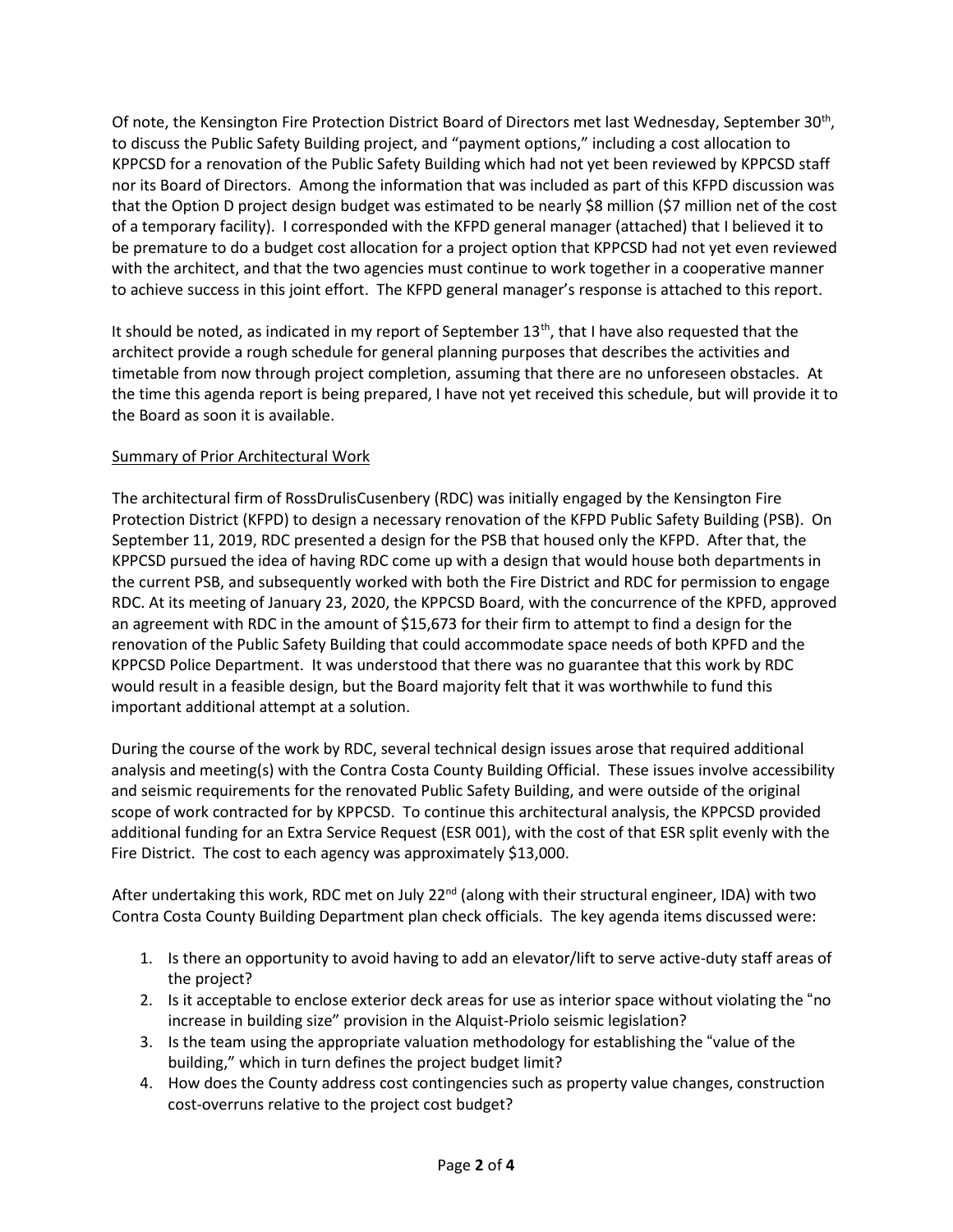Of the four items discussed, Items #3 and #4 received conclusive responses. The replacement value is calculated, consistent with the architect's approach, by estimating the project as though one was building a full-new-building, with a construction date equivalent to the dates of the proposed remodel. In addition, the budget approval occurs at the time of permitting, and is fixed at that time; therefore, cost overruns during construction (as a result of unforeseen circumstances) will *not* negatively impact the permit.

For Items #1 and #2 above, the County officials acknowledged the legitimacy of the collective approach, and reinforced that the architect's methodology was on track. However, they felt that more individuals needed to offer opinions before they could provide conclusive decisions. They agreed that the *unnecessary hardship* argument for the elevator/lift was the right approach, but could not confirm that it would be approved.

As for enclosing the deck, the Planning Department was called into the conversation for a ruling. During the meeting, the County acknowledged that they have rarely (if ever) had to rule on Alquist-Priolo legislation-related permitting issues, so they are figuring out internally which departments will be taking the lead on which items.

On August 20<sup>th</sup>, RDC provided an update to the interim General Manager regarding an August 18<sup>th</sup> call that they had with Judi Kallerman, Principal Plan Checker with Contra Costa County, regarding the two remaining technical issues. RDC reported the following:

- Enclosing the second floor deck, and replacement cost valuation Contra Costa has yet to make a determination regarding which government entity is responsible for interpretation and enforcement of permitting issues associated with the Alquist-Priolo act.
- Necessity for an elevator/lift Although there is yet to be a final determination, the preliminary indication is that an elevator/lift will be a required element of the renovation.

County staff also indicated that they are extremely busy and would not be able to resolve these issues for at least a number of weeks.

Based on this update, I contacted Kensington Fire Protection District General Manager Mary Morris-Mayorga to discuss how to move the design forward expeditiously. We agreed that, based on the County's preliminary indication regarding the necessity of an elevator/lift, and the belief that the issue regarding enclosing the second floor deck can be resolved in our favor, the best use of our collective resources would be to request that the architect begin immediately to create a new conceptual design option that includes an elevator/lift and encloses the second floor deck. The architect concurred that this was the most efficient approach, and redirected resources to that effort. They also indicated that completing that work would cost an additional \$6,000, to be equally divided between KPPCSD and KPFD (i.e, \$3,000 to KPPCSD). I authorized this cost increase on behalf of KPPCSD in order to keep this design process moving forward.

## **RECOMMENDATION**

Receive an update on the current status of the architectural design process for housing both the Kensington Fire Department and the Kensington Police Department in in the Public Safety Building.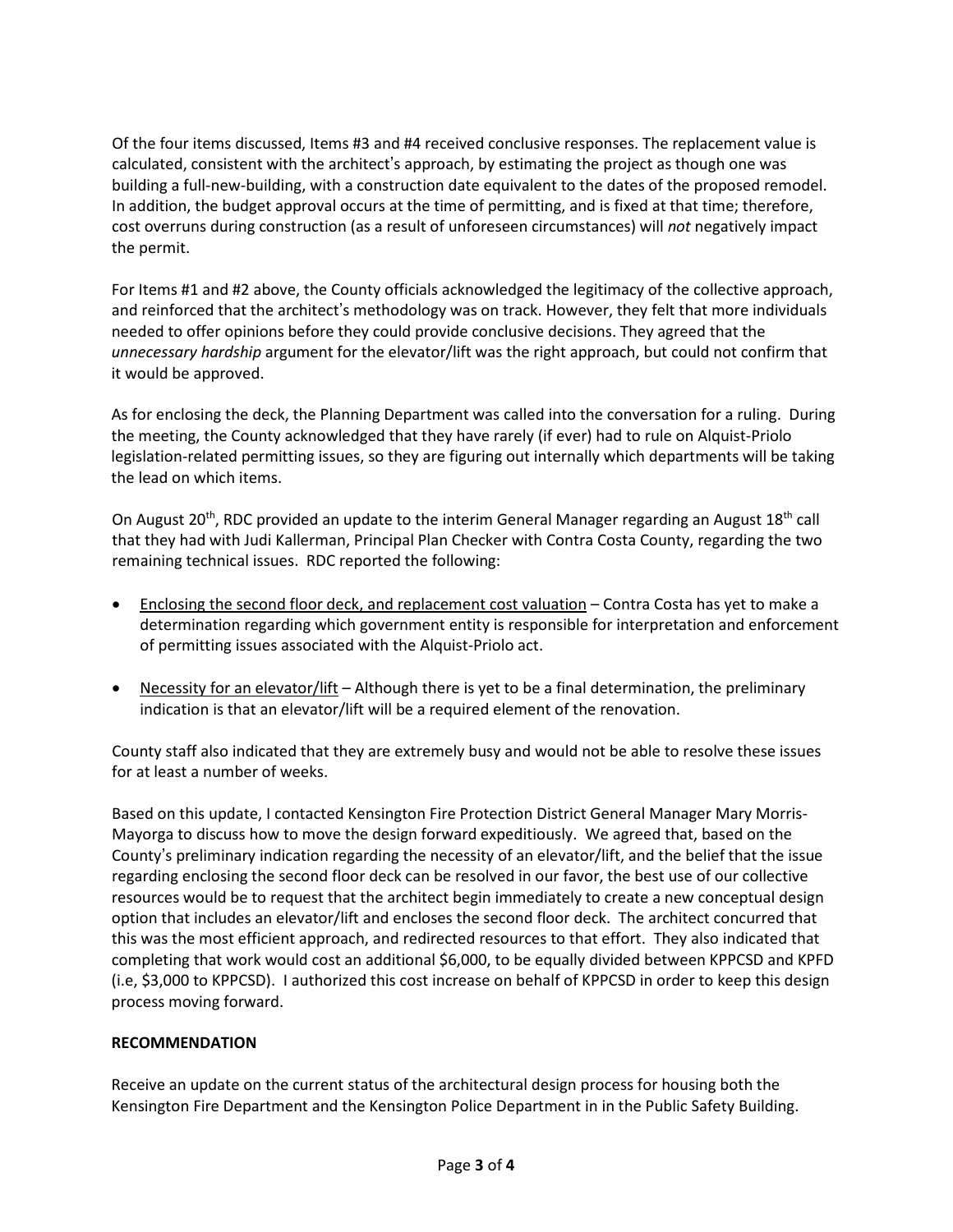## **FISCAL IMPACT**

The initial contract between KPPCSD and RDC was for the amount of \$15,673; the ESR approved by the KPPCSD Board was for an additional \$13,000; and the General Manager authorized a \$3,000 increase to the amount of the ESR. The total cost to date, then, for architectural services by RDC based on these authorized expenditures to date is approximately \$32,000. Funding is from budgeted capital funds.

#### **ATTACHMENTS**

Public Safety Building Design Option D September 30, 2020 email from KPPCSD General Manager to KPFD General Manager September 30, 2020 response to above-referenced email

#### **SUBMITTED BY**:

Bill Lindsay Interim General Manager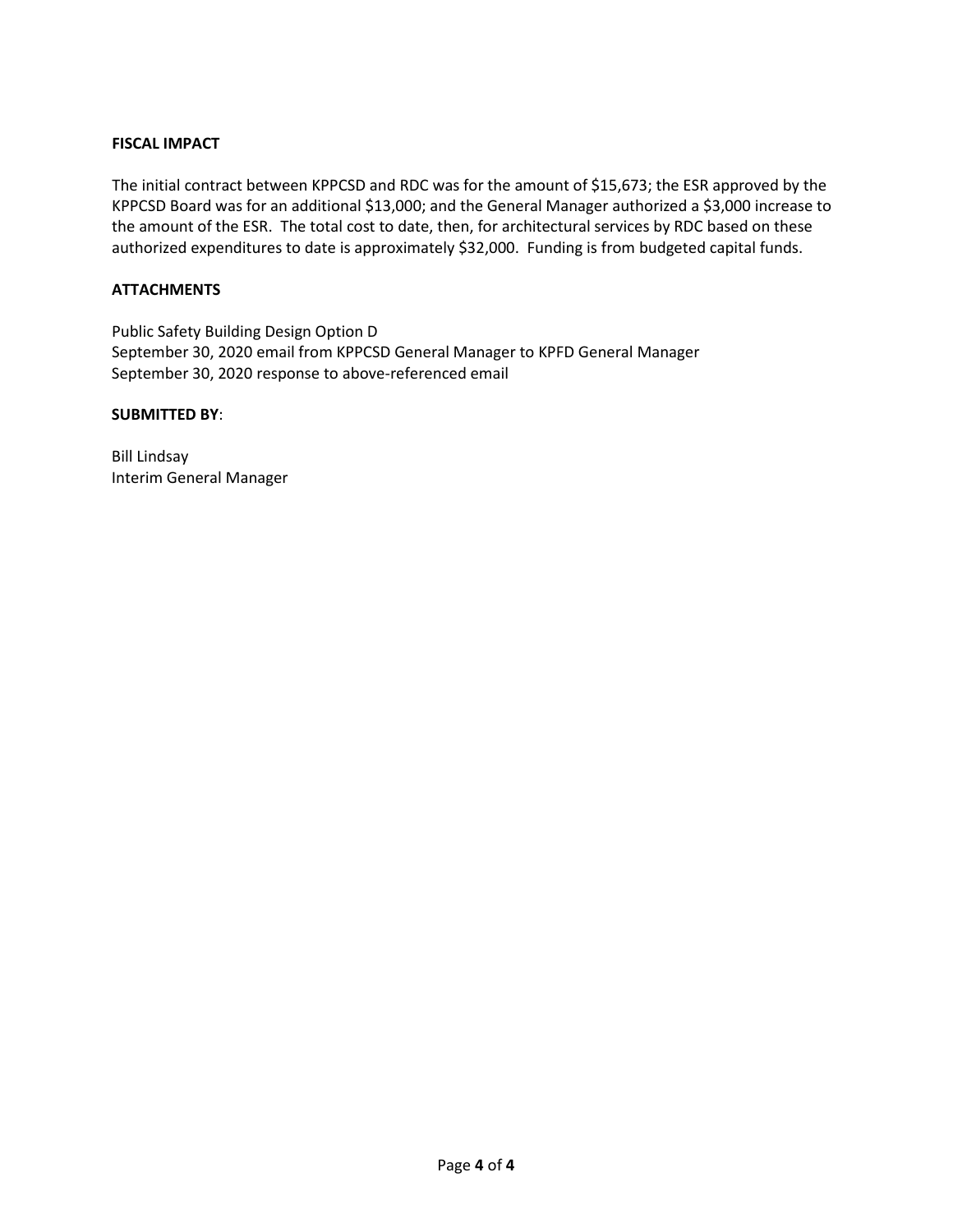

**RossDrulisCusenbery Architecture, Inc. CONCEPTUAL FIRST FLOOR PLAN - RENOVATION** With Elevator & Enclosed Deck FIRST FLOOR OPTION D

# **18 SEPTEMBER 2020 KENSINGTON PUBLIC SAFETY BUILDING D-01**

#### **AREA CALCULATIONS**

FIRST FLOOR GROSS: 3,092sf FIRST FLOOR F.D. NET: 1547sf -includes elevator, stair, app. bays & support spaces FIRST FLOOR P.D. NET: 859 sf FIRST FLOOR SHARED NET: 297 sf -includes lobby, secure hallway, restroom

SECOND FLOOR GROSS: 2,932sf -excludes existing 327sf outdoor terrace SECOND FLOOR F.D. NET: 2,796sf SECOND FLOOR SHARED NET: 163 sf -includes elec., mech & gen rooms

Net areas do not include interior partitions or exterior walls.

#### **GENERAL CONCEPT PLAN ASSUMPTIONS:**

THE ATTACHED DRAWINGS ARE CONCEPTUAL IN NATURE AND ARE BASED ON PRELIMINARY FACTORS/ASSUMPTIONS THAT INCLUDE:

1. THE EXISTING BUILDING DOCUMENTATION IS INCOMPLETE. THE CURRENT LAYOUTS ARE BASED ON PAPER-DRAWINGS PROVIDED BY THE DISTRICT, BUT HAVE NOT BEEN CROSS-REFERENCED BY CONDITIONS IN THE FIELD. DETAILED AS-BUILT DRAWINGS ARE REQUIRED TO VALIDATE CURRENT CONDITIONS.

2 THE MAJORITY OF THE MECHANICAL EQUIPMENT IS ASSUMED TO BE RELOCATED TO THE ROOF OR OTHER AREA EXTERIOR TO THE MAIN BUILDING.

3. THE ELEVATOR ASSUMES A MACHINE ROOM-LESS (MRL) CONFIGURATION. THIS FEASIBILITY IS TO BE VERIFIED.

4. FURTHER VERIFICATION REQUIRED TO VALIDATE REDUCING THE SIZE OF THE ELECT/COMM/IT SPACE. A DETAILED AS-BUILT ASSESSMENT IS REQUIRED.

5. FURTHER ENGINEERING—INCLUDING STRUCTURAL DESIGN AND SHEAR WALL REQUIREMENTS—MAY IMPACT THESE SPACE LAYOUTS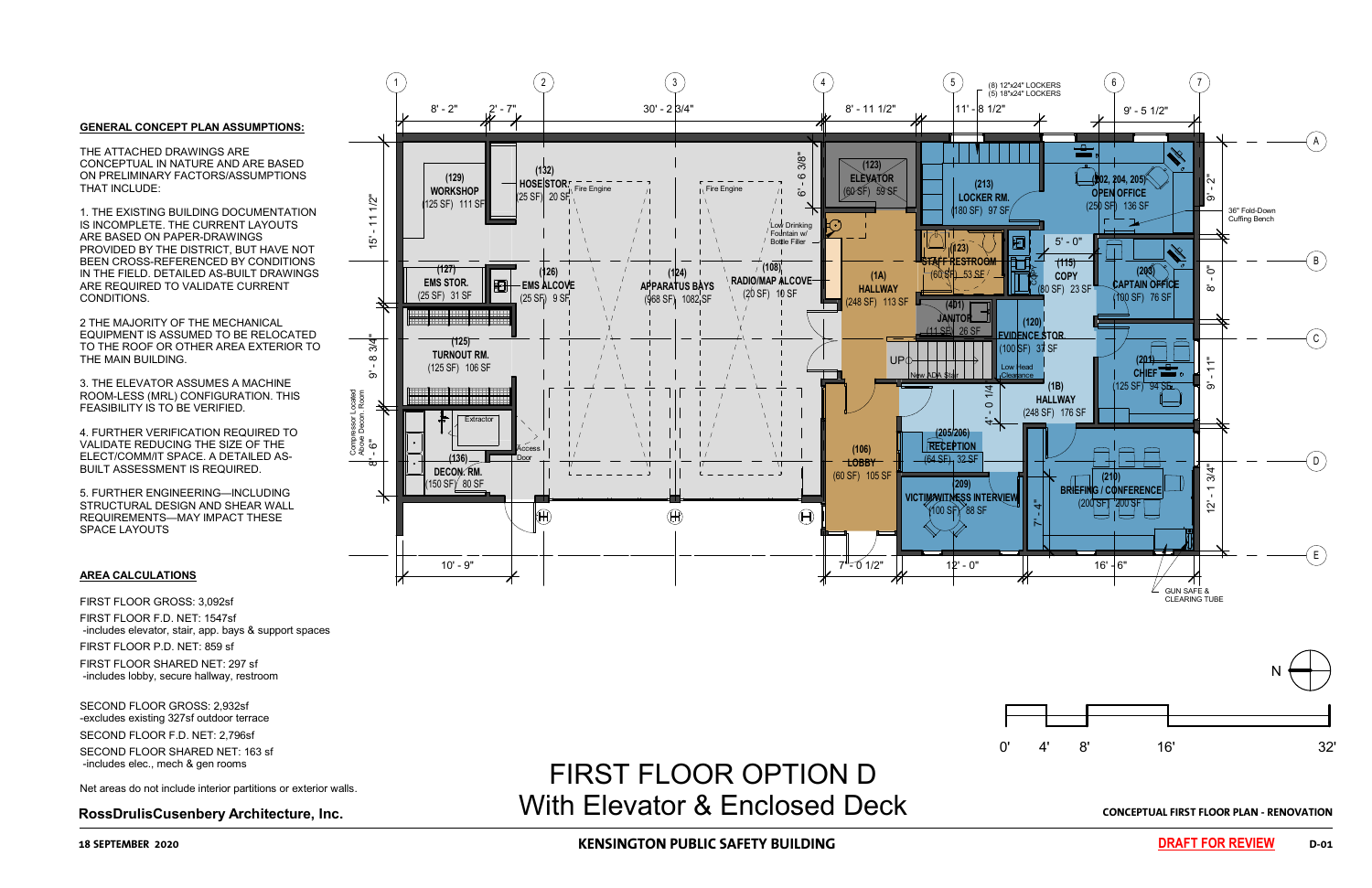

# **RossDrulisCusenbery Architecture, Inc. CONCEPTUAL SECOND FLOOR PLAN - RENOVATION** With Elevator & Enclosed DeckFincludes elec., mech & gen rooms<br>Net areas do not include interior partitions or exterior walls. SECOND FLOOR OPTION D

# **18 SEPTEMBER 2020 KENSINGTON PUBLIC SAFETY BUILDING D-02**



### **AREA CALCULATIONS**

FIRST FLOOR GROSS: 3,092sf FIRST FLOOR F.D. NET: 1547sf -includes elevator, stair, app. bays & support spaces FIRST FLOOR P.D. NET: 859 sf FIRST FLOOR SHARED NET: 297 sf -includes lobby, secure hallway, restroom

SECOND FLOOR GROSS: 2,932sf -excludes existing 327sf outdoor terrace SECOND FLOOR F.D. NET: 2,796sf SECOND FLOOR SHARED NET: 163 sf -includes elec., mech & gen rooms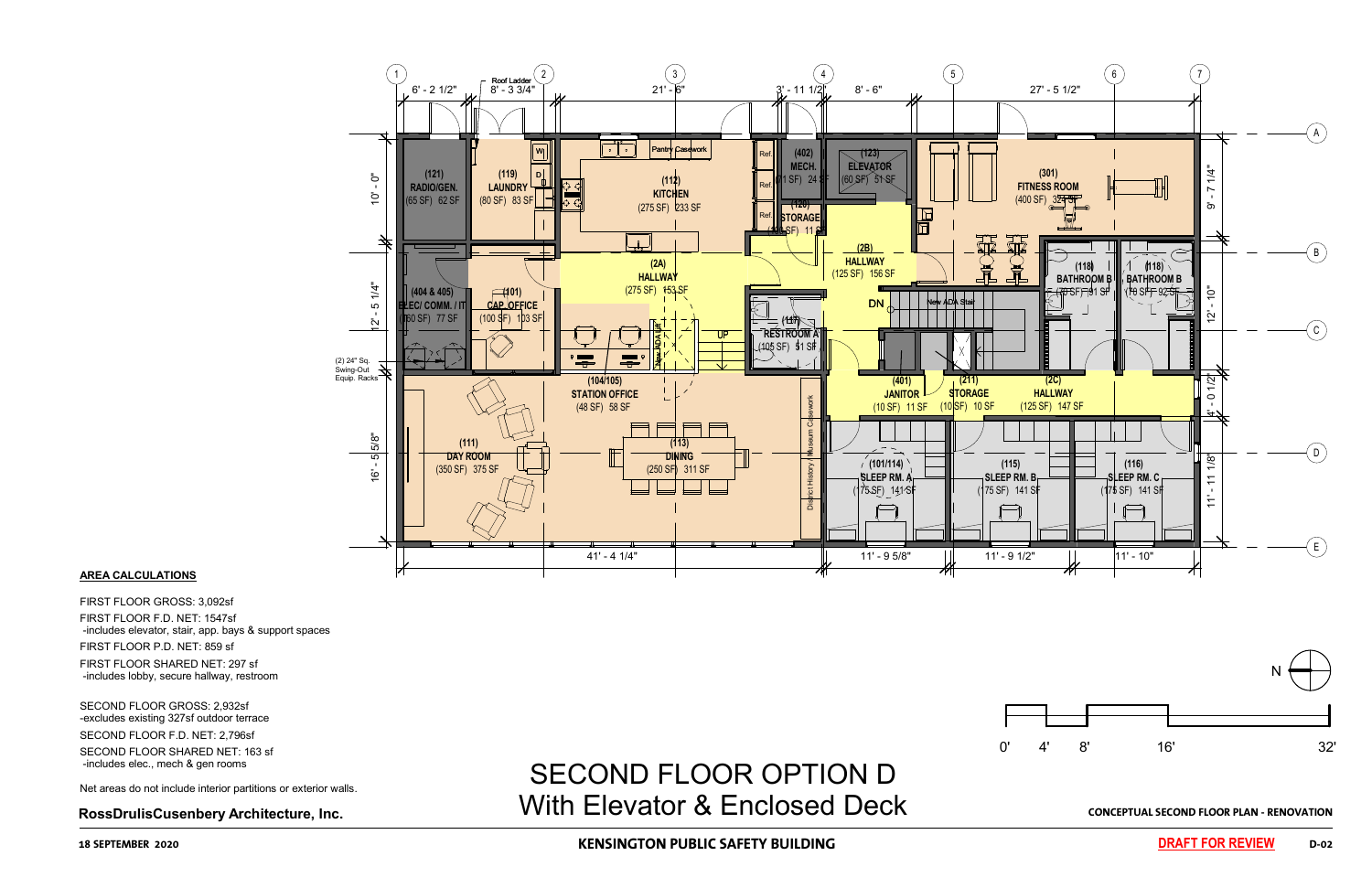September 30, 2020

Mary Morris-Mayorga Interim General Manager Kensington Fire Protection District

Dear Ms. Morris-Mayorga:

I was both surprised and disappointed to receive your email this afternoon informing me that the Kensington Fire Protection District Board of Directors called a special meeting for tonight for you to discuss "payment options," including a cost allocation to KPPCSD, for a conceptual design of the renovation of the Public Safety Building which has not yet been reviewed by KPPCSD staff nor its Board of Directors.

The surprise was in hearing that there was a special meeting called, since you represented to me in our phone conversation last week that the KPFD Board would not meet until October  $14<sup>th</sup>$ . This is significant in that the schedule we discussed would have allowed:

- (1) An opportunity for the KPPCSD interim Police Chief and interim General Manager to have a meeting with the architect to discuss specific elements of the "Option D" design, which includes the elevator and patio enclosure. As I confirmed with you today, our meeting with the architect is scheduled for tomorrow, and
- (2) An opportunity for the KPPCSD Board of Directors to discuss the draft "Option D" design with the KPPCSD Board of Directors to determine how it might meet the needs of the KPPCSD Police department, and to provide input to staff and to the architects.

I was also very surprised to see the nearly \$8 million cost estimate for the first time (\$7 million net of the cost of a temporary facility) for what I understand to be the Option D design. While we have discussed in very general terms how costs for the renovated facility might be reasonably allocated between the two agencies, I believe it is premature to do a budget cost allocation for a project option that KPPCSD has not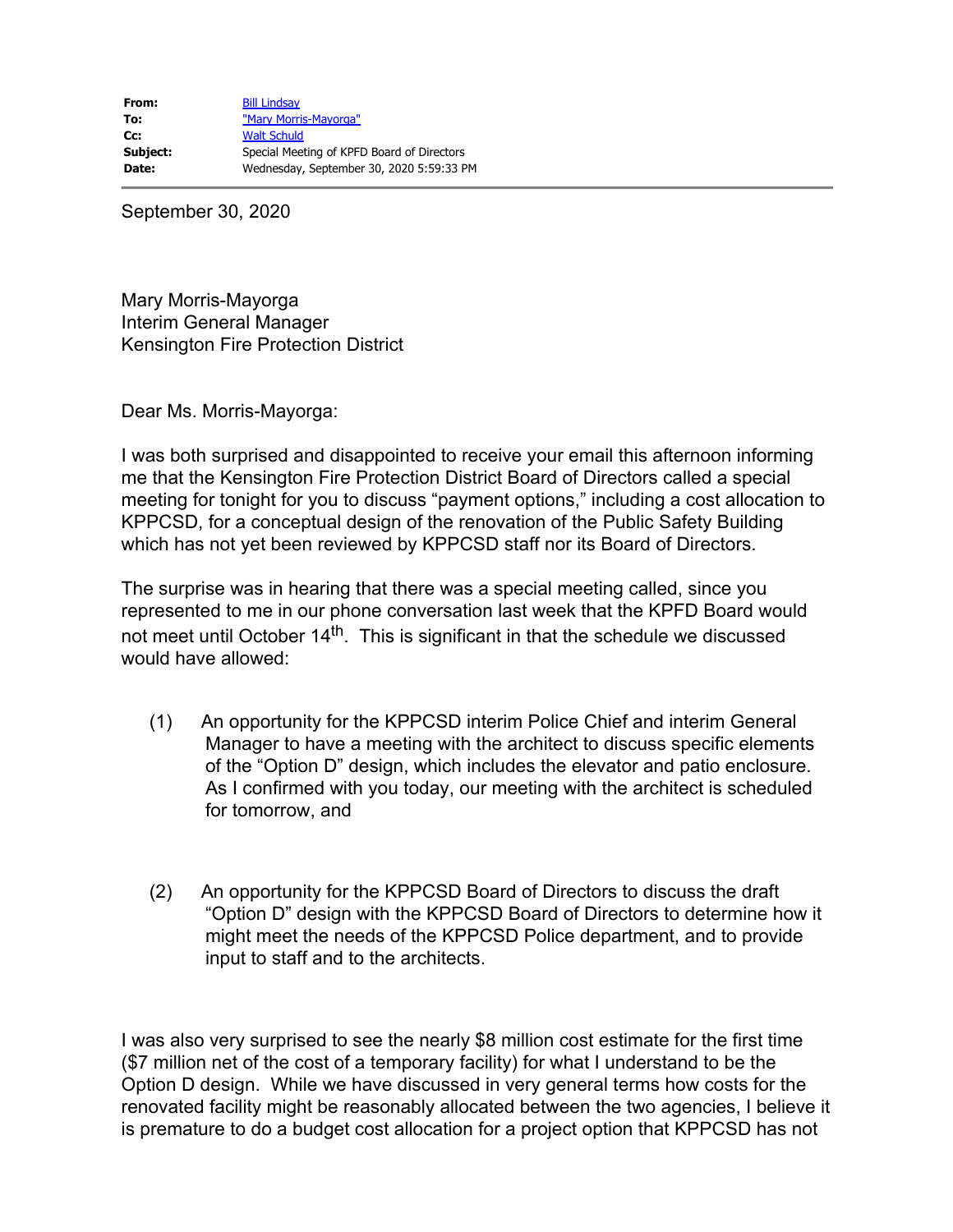yet even reviewed with the architect.

Perhaps more difficult to accept is the disappointment in your not having communicated with me until this afternoon the change in your schedule for reviewing plans, and the fact that there was no communication whatsoever concerning the material to be presented to the KPFD Board of Directors this evening. I was under the impression that our communication on this topic was far more open and transparent than I am currently witnessing.

It has always been my perception, one that I believe you share, that government agencies can achieve far more for their constituents if they work together in a cooperative manner. I hope that you will accept this communication in the spirit of continuing to work in this manner, which is my intent in sending it to you.

I look forward to continuing to work with you on the Public Safety Building project, and on other important projects of mutual interest.

Sincerely,

Bill Lindsay Interim General Manager Kensington Police Protection and Community Services District

*Bill Lindsay Interim General Manager Kensington Police Protection and Community Services District 510-292-7408*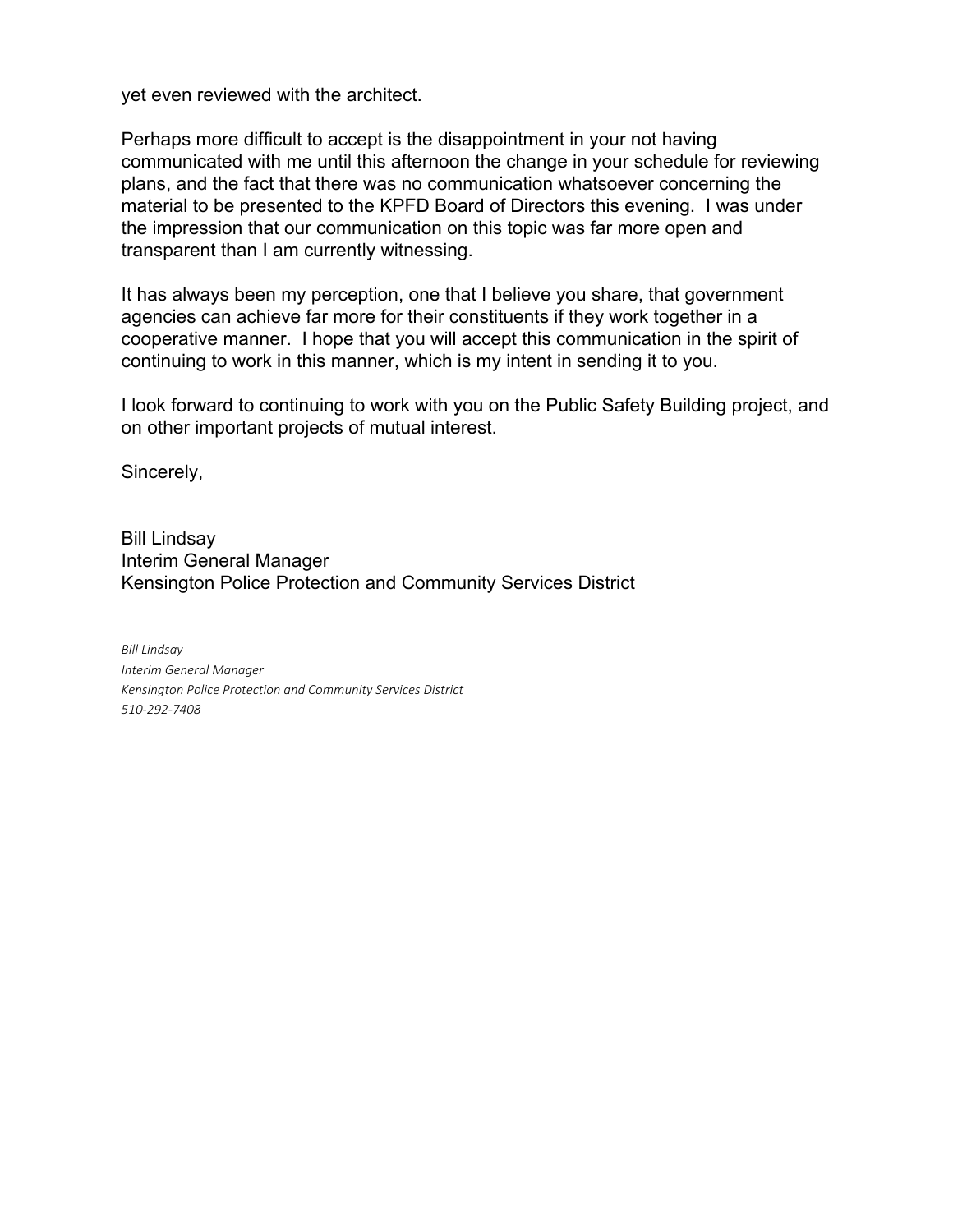| From:    | <b>Mary Morris-Mayorga</b>                     |
|----------|------------------------------------------------|
| To:      | <b>Bill Lindsay</b>                            |
| Cc:      | <b>Walt Schuld</b>                             |
| Subject: | Re: Special Meeting of KPFD Board of Directors |
| Date:    | Wednesday, September 30, 2020 6:35:32 PM       |

# Bill,

Thank you for your email regarding the Special and Adjourned Meeting of the KFPD Board of Directors. I believe there may be a miscommunication on my part and need to clear that up immediately as I do not want to impair the working relationship of the two of us and our respective agencies.

The adjourned meeting was a continuation of the KFPD Regular Board of Directors Meeting which contained the Public Safety Building Renovation as most meetings do in order to keep the Board apprised of the status. We did not anticipate this meeting when you and I spoke so I did not have the information to provide or definitely would have. This item contained the project cost estimate (including the updated amount you referenced) and proposed financing options for discussion to determine how the Board would like to proceed and solicit feedback. I anticipate the current budget is on the higher end and may be adjusted downward; however, I need to provide the Board with the information needed to plan for the overall financing of the project on our end to determine whether they would like to explore external financing.

For option D, the Fire Chief has concerns on the design as well so we will be working with the architect to revise to the extent possible. I provided the update for the discussion that the elevator is required which changes design options as I keep them updated along the way. The plan is in no way ready for adoption, this is simply an update of the most current.

I did not intend to blindside you at all with this meeting as I just finalized the information yesterday morning and would like to offer my sincerest apologies at the surprise and disappointment caused. I look forward to working on any and all mutual projects together as well, it has been a pleasure thus far.

Sincerely,

Mary A. Morris-Mayorga, MBA Interim General Manager Kensington Fire Protection District

On Wed, Sep 30, 2020 at 5:59 PM Bill Lindsay  $\leq$ BLindsay @kppcsd.org> wrote:

September 30, 2020

Mary Morris-Mayorga

Interim General Manager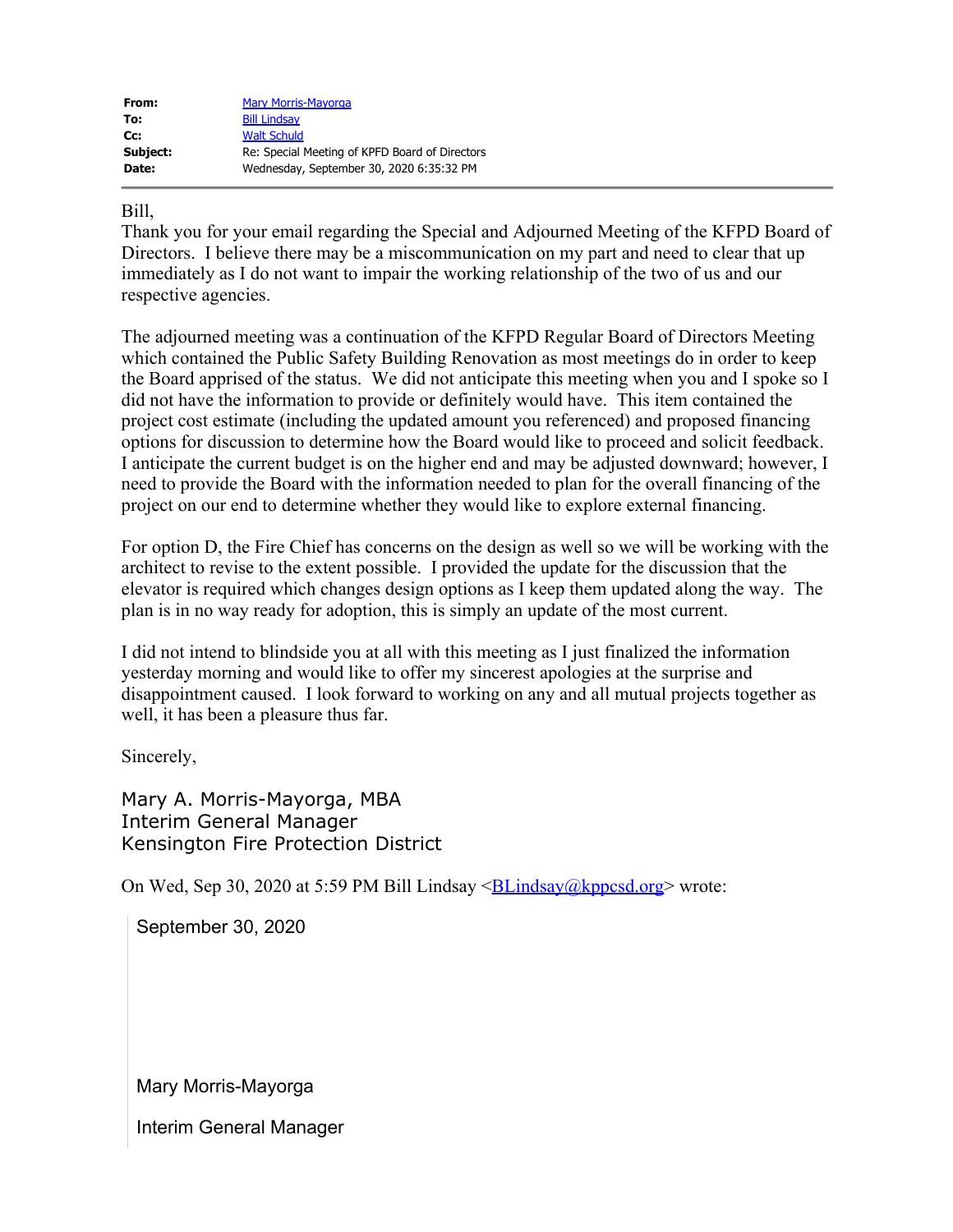Kensington Fire Protection District

Dear Ms. Morris-Mayorga:

I was both surprised and disappointed to receive your email this afternoon informing me that the Kensington Fire Protection District Board of Directors called a special meeting for tonight for you to discuss "payment options," including a cost allocation to KPPCSD, for a conceptual design of the renovation of the Public Safety Building which has not yet been reviewed by KPPCSD staff nor its Board of Directors.

The surprise was in hearing that there was a special meeting called, since you represented to me in our phone conversation last week that the KPFD Board would not meet until October  $14<sup>th</sup>$ . This is significant in that the schedule we discussed would have allowed:

> (1) An opportunity for the KPPCSD interim Police Chief and interim General Manager to have a meeting with the architect to discuss specific elements of the "Option D" design, which includes the elevator and patio enclosure. As I confirmed with you today, our meeting with the architect is scheduled for tomorrow, and

> (2) An opportunity for the KPPCSD Board of Directors to discuss the draft "Option D" design with the KPPCSD Board of Directors to determine how it might meet the needs of the KPPCSD Police department, and to provide input to staff and to the architects.

I was also very surprised to see the nearly \$8 million cost estimate for the first time (\$7 million net of the cost of a temporary facility) for what I understand to be the Option D design. While we have discussed in very general terms how costs for the renovated facility might be reasonably allocated between the two agencies, I believe it is premature to do a budget cost allocation for a project option that KPPCSD has not yet even reviewed with the architect.

Perhaps more difficult to accept is the disappointment in your not having